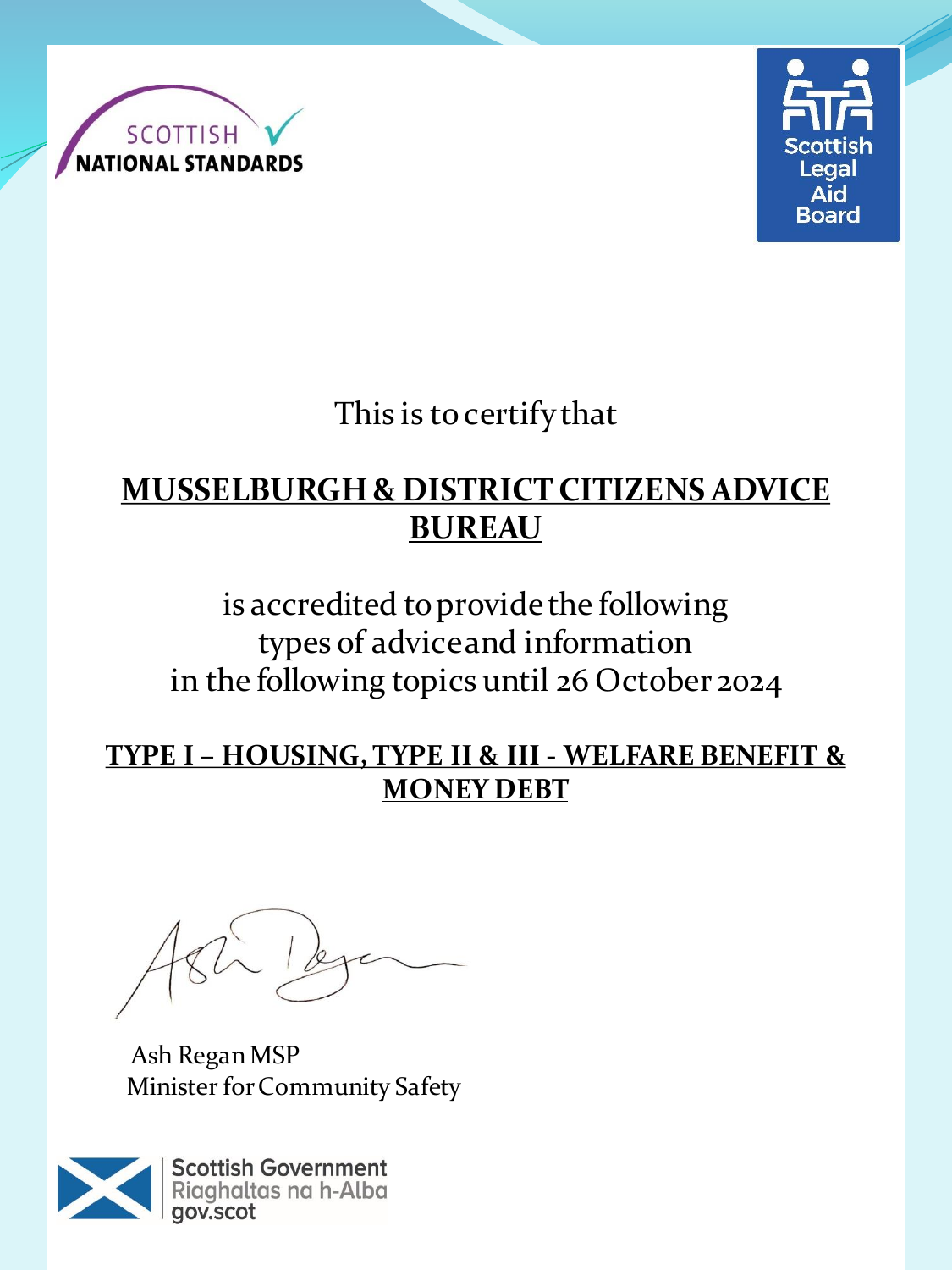#### **COMPETENCY ACHIEVED**

#### **2 Housing Specific Competences**

- 2.1 Rent Arrears Type I
- 2.2 Mortgages & Secured Loans Type I
- 2.3 Help with Rent and Council Tax Type I
- 2.4 Disrepair in Rented Housing Type I
- 2.5 Housing Options Type I
- 2.6 Discrimination in Housing Type I
- 2.7 Eviction Type I
- 2.8 Anti-Social Behaviour Type I
- 2.9 Harassment and Illegal Eviction– Type I
- 2.10 Homelessness Type I
- 2.11 Relationship Breakdown Type I
- 2.12 Rent: Private Sector Type I
- 2.13 Security of Tenure Type I
- 2.14 Statutory Tenancy Rights Type I
- 2.15 Repair and Improvement Grants Type I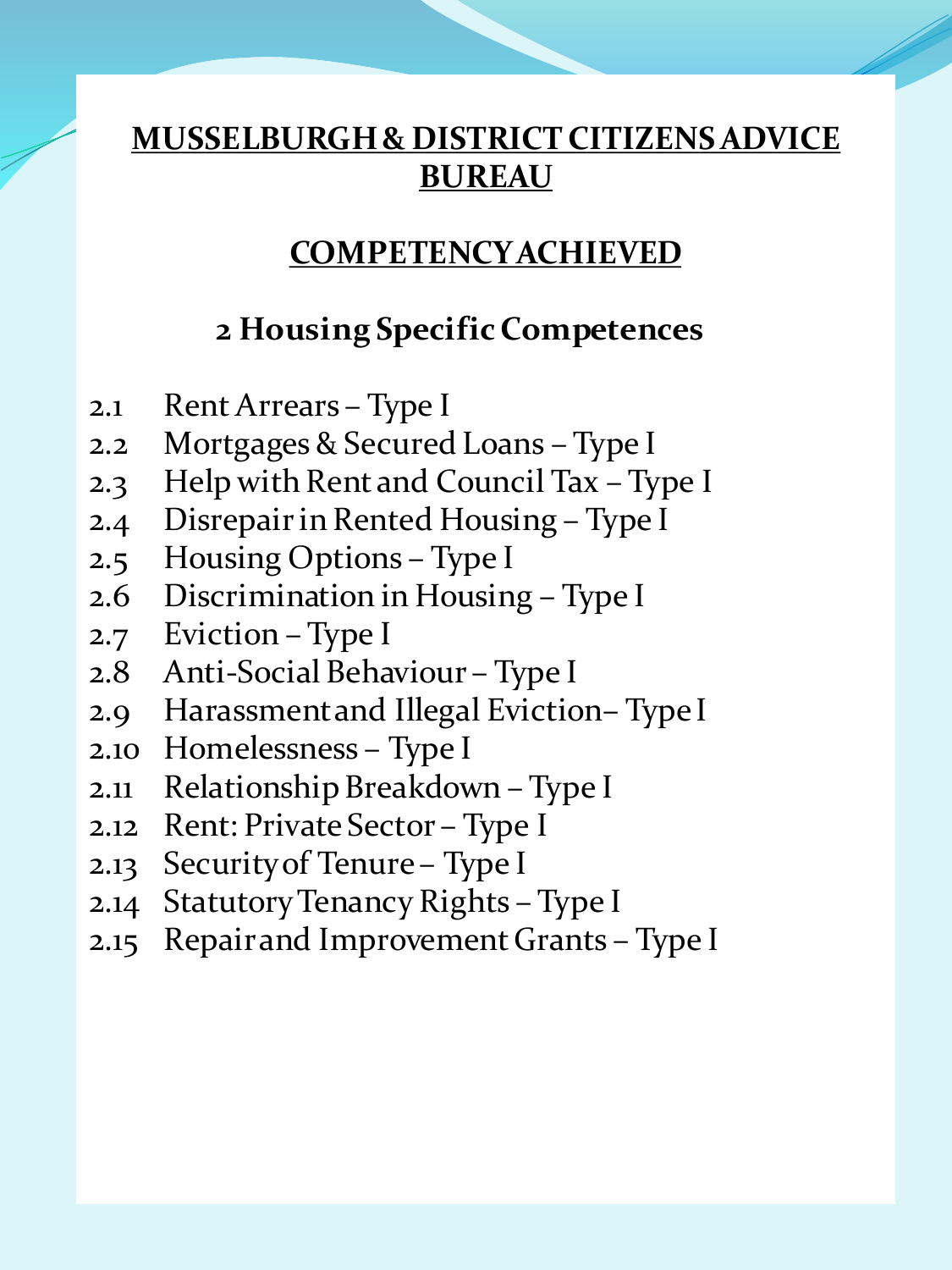#### **COMPETENCY ACHIEVED**

#### **3 Money and Welfare Benefits Related Advice Competences – Foundation Knowledge**

- 3.1 Administrative Structure of the Benefits and Tax Credits Systems – Type II
- 3.2 National Insurance Scheme Type II
- 3.3 Claims & Backdating Type II
- 3.4 Decision-Making, Disputes and Appeals Type II
- 3.5 Benefit & Tax Credit Overpayments Type II
- 3.6 Assessment, Initial Decision-Making & Holding Activity in Debt Cases – Type II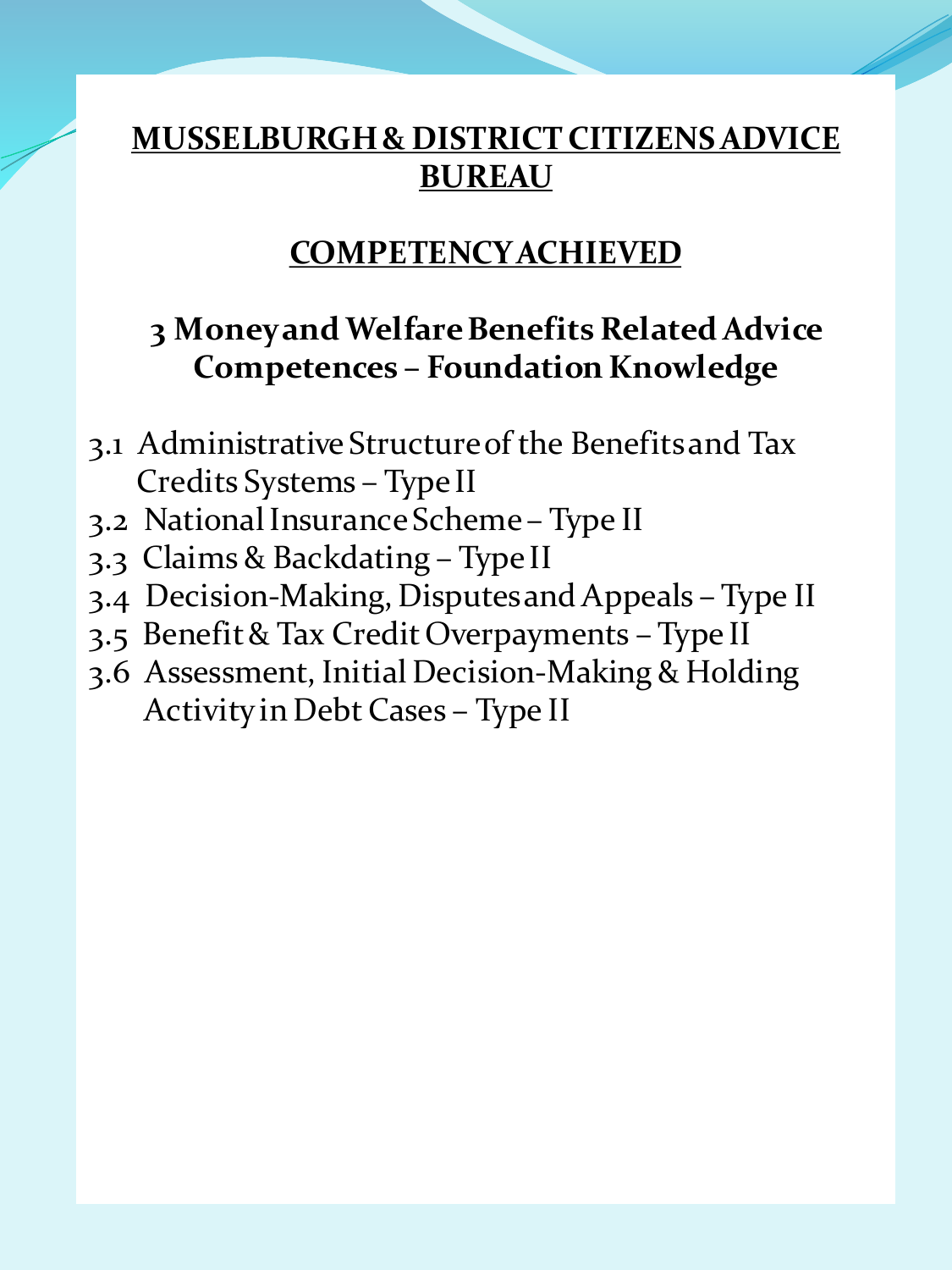### **COMPETENCY ACHIEVED**

## **4 Money and Welfare Benefits Related Advice Competences – Specialist Areas**

- 4.1 Means-Tested Benefits Type II
- 4.2 Universal Credit 4.2 (a) Universal Credit– Type II 4.2 (b) Housing Element of Universal Credit, Housing Benefit and Council Tax Reduction – Type II
- 4.3 Tax Credits Type II
- 4.4 Social Fund, Scottish Welfare Fund, Best Start Grant and Funeral Support Payment – Type II
- 4.5 The Impact of Work on Benefits Type II
- 4.6 Benefits for Children Type II
- 4.7 State Pension Type II
- 4.8 Personal Independence Payment, Disability Living Allowance, Attendance Allowance & Scottish Disability Assistance – Type II
- 4.9 Benefits for People who have Limited Capability for Work – Type II
- 4.10 Benefits for Industrial Injury and Disease Type II
- 4.11 Benefits for Veterans Type II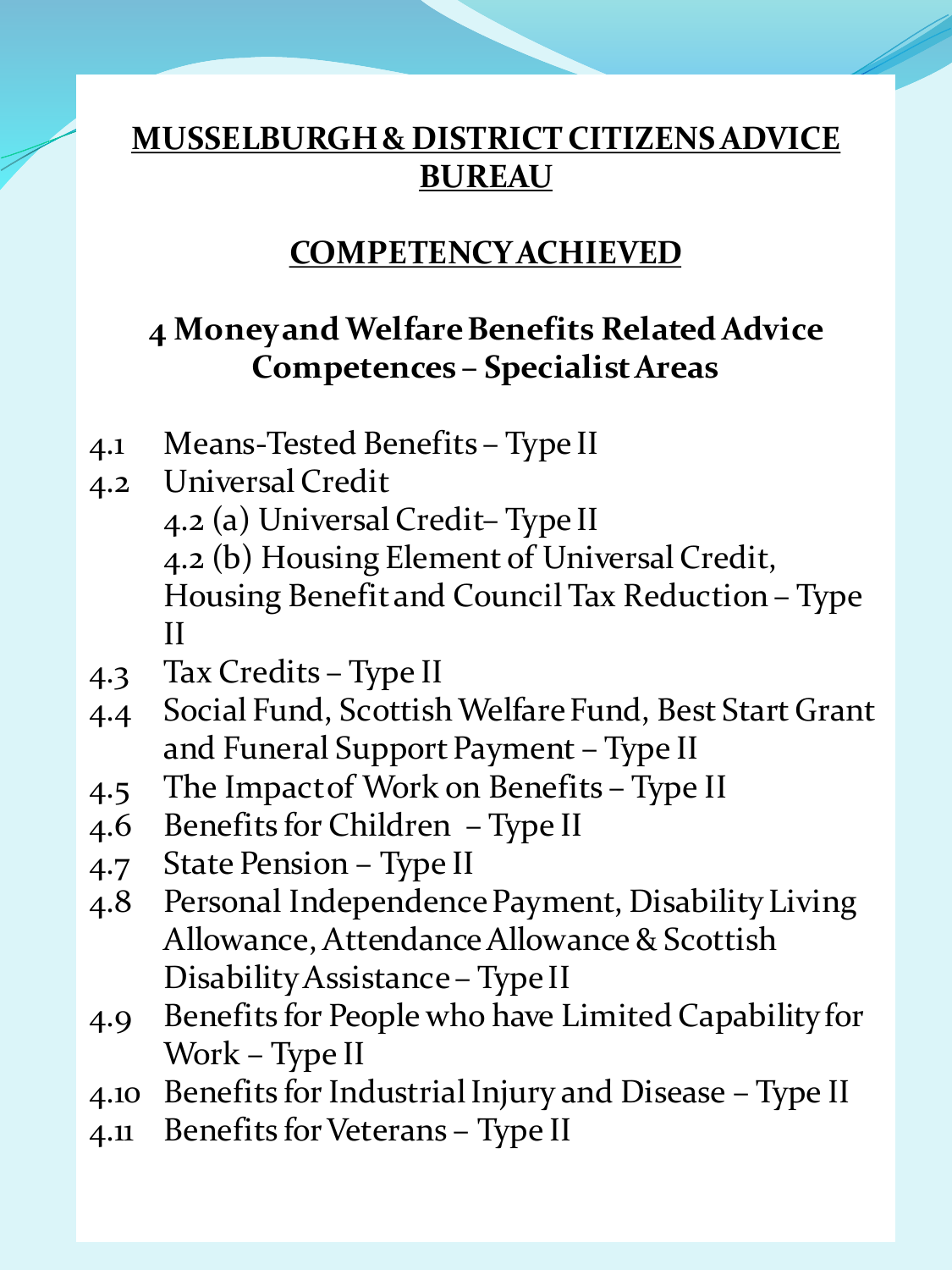## **COMPETENCY ACHIEVED**

# **4 Money and Welfare Benefits Related Advice Competences – Specialist Areas Cont.**

- 4.12 Carers Allowance and Carer's Assistance Type II
- 4.13 Jobseeker's Allowance– Type II
- 4.14 Benefits for Maternity, Paternity and Adoption Type II
- 4.15 Bereavement Benefits Type II
- 4.16 Benefits for People in Public Care Type II
- 4.17 Benefits for Students Type II
- 4.18 Benefits for People from Abroad and People Subject to Immigration Control – Type II
- 4.19 Ancillary Benefits Type II
- 4.20 Financial Statements Type II
- 4.21 Liability for Debts, Extortionate Credit, Unfair Contract Terms, Unenforceable Debts, Creditor Malpractice, Codes of Practice, etc – Type II
- 4.22 Identifying & Agreeing Options in Debt Cases – Type II
- 4.23 Negotiating & Making Offers to Creditors– Type II
- 4.24 Diligence, Diligence Stoppers and Court Proceedings – Type II